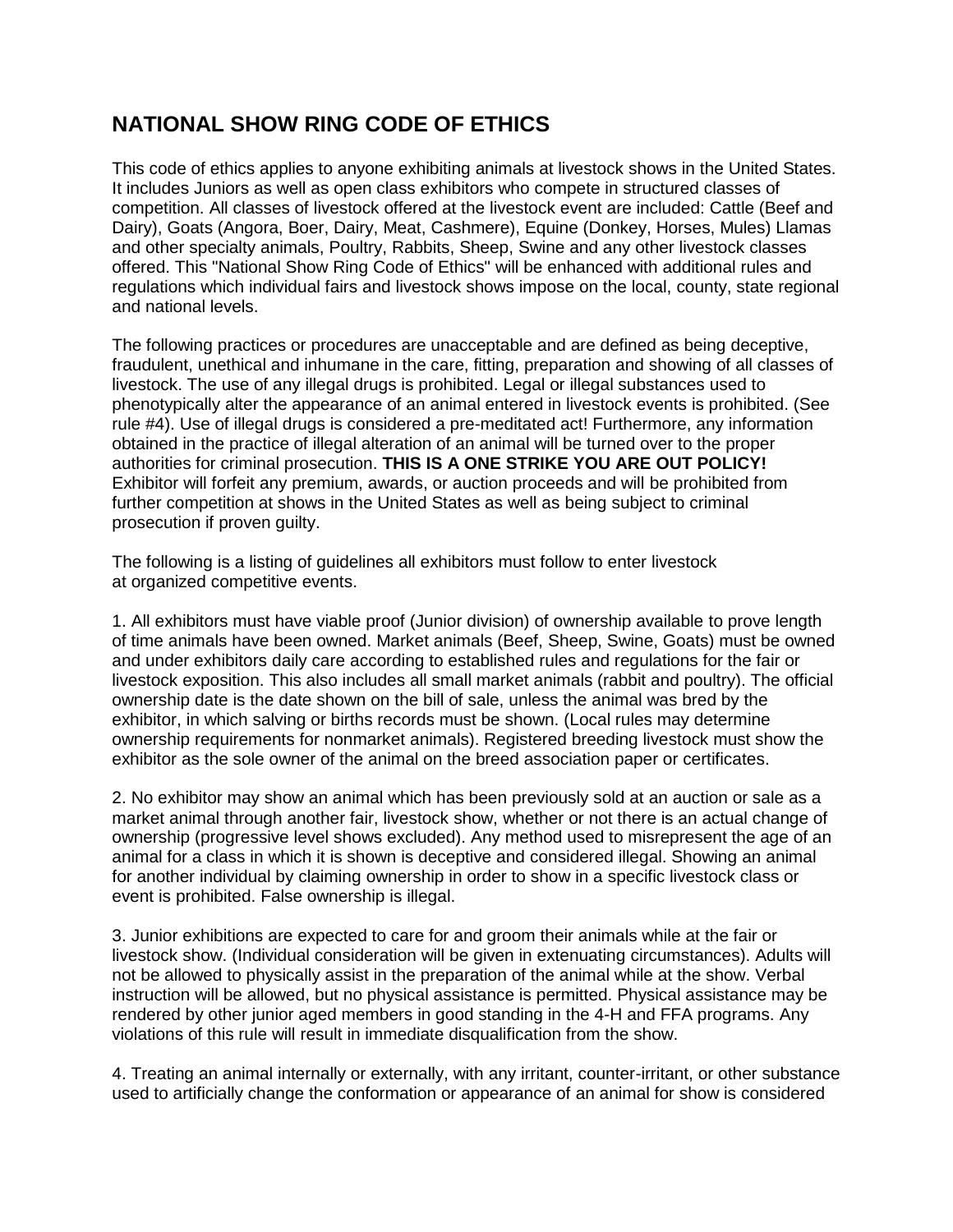unethical, inhumane and is prohibited. This includes, but is not limited to, the use of graphite powders, hemp, artificial hair coloring, common products such as fly spray, ointment or liniment used to the point that it is irritating (unless required to reduce edema at time of calving) or similar type products. The use of dyes, spray paint or other artificial coloring which result in altering an animal's true and natural appearance and/or color is prohibited. Adding false hair or hair-like material, fleece or skin at any point, spot, or area of the animal's body is illegal and will result in immediate disqualification. Any liquid or substance not considered, part of an accepted and normal diet for livestock is deemed illegal and inhumane. For example: the use of alcoholic or carbonated beverages as a drench or filler, etc.

5. The use of tranquilizers, sedatives, or depressants which alter the physical or physiological state of the animal is illegal. Exceptions to this rule would be a licensed, certified veterinarian's treatment for a recognized disease or injury, or recommendation for tranquilizing breeding animals in heat that might compromise the safety of others. The drugs must be approved by The Food and Drug Administration for use in meat producing animals. All exhibitors shall advise show management of any drugs and/or medication administered to an animal that might be detected at the time of showing or at meat inspection. The name of the drug, it's purpose, the person who administered the drug, time and date of administration shall be presented to show management prior to the showing and sale of the animal. Failure to report this information to the show management will result in severe penalty and/or disqualification. Any use of drugs or substances not approved by the Food and Drug Administration is strictly prohibited. All animals entered into livestock competition shall be subject to testing for foreign substances that exceed acceptable levels established by the FDA, FSIS, USDA, or EPA.

During the livestock events, in the case of animals requiring treatment, all medications shall be administered by a licensed veterinarian and the livestock show officials shall be notified.

6. Surgery, injection or insertion of foreign material under the skin and/or into the flesh of an animal to change the natural contour, conformation or appearance of an animal's body is illegal. This includes vegetable oil, silicon or any other substance used to alter the shape of the animal. Acceptance practices of physical preparation which are allowed included, clipping of hair, trimming of hooves, dehorning or removal of ancillary teats.

7. The balancing of the udder by abnormal means that includes the use of a mechanical contrivance or the injection of fluid or drugs, setting the teats and/or occluding (sealing the ends) with a mechanical contrivance or with the use of a chemical preparation is illegal. Treating or massaging the udder or its attachments with an irritant or counter-irritant is prohibited.

8. The use of inhumane fitting, showing and/or handling practices or devices shall not be tolerated. For example: breaking of tails, striking of the animal to cause swelling or for bracing purposes, use of an electrical contrivance, or use of overly severe bits is not acceptable.

9. Direct criticism or interference with the judge, show management, other exhibitors, breed representatives or show officials before, during, or after the competitive event is prohibited.

10. At the time an animal is sold at auction at the livestock show, the exhibitor shall be held directly responsible for animals that are rejected at the processing center due to the presence of foreign residues. The seller may be liable to the buyer for an amount equal to three times the purchased price and may also be liable for attorney's fees and civil penalties. Show Management may share acceptable intelligence and evidence information with FDA and USDA.